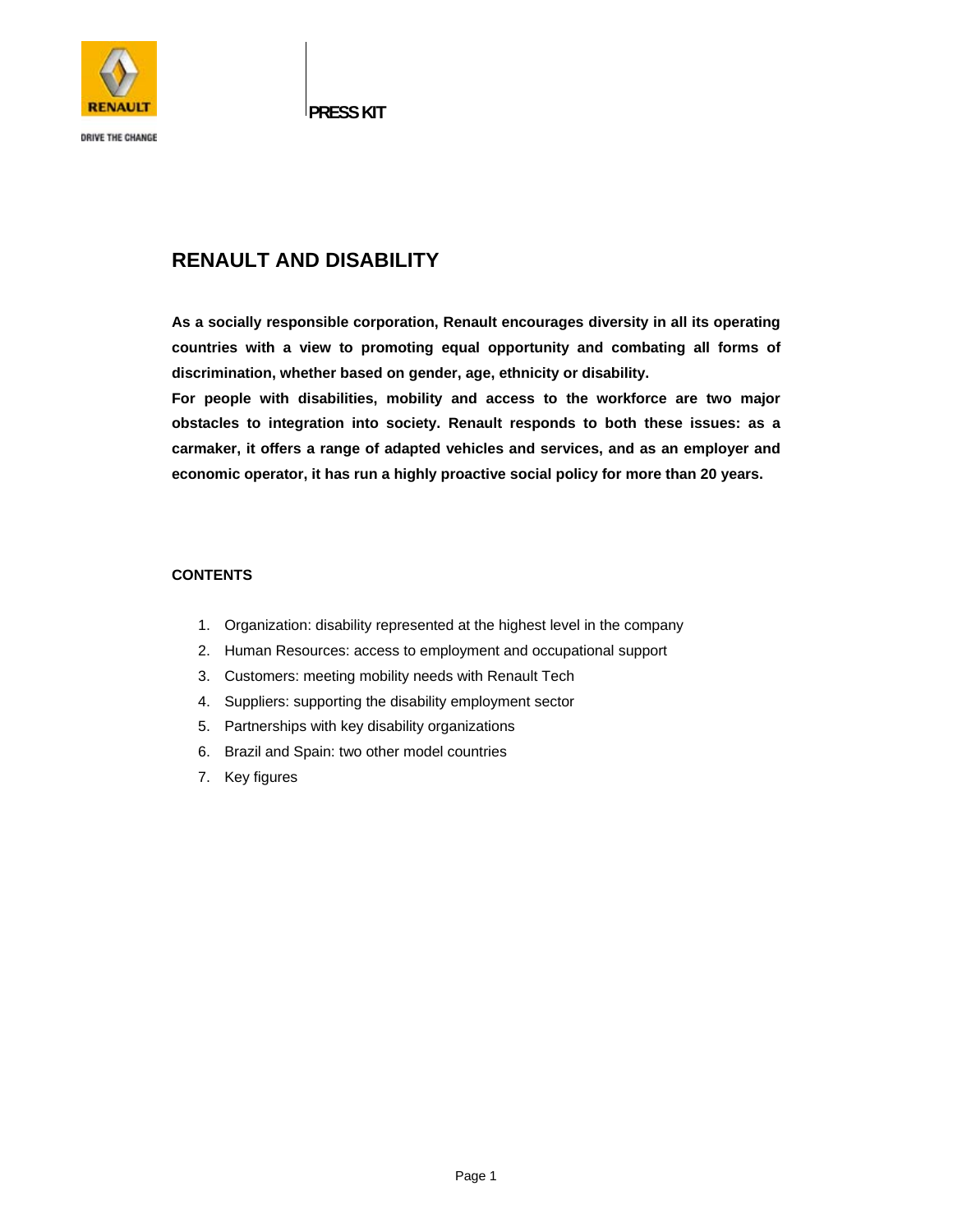# **1. ORGANIZATION: DISABILITY REPRESENTED AT THE HIGHEST LEVEL IN THE COMPANY**

To be a model company on disability, Renault has set up a cross-company organization that involves the company's top executives.

- A governance committee consisting of six group executives representing the various business lines monitors the company's commitment to disability in relation to its internal and external stakeholders.

- A "Central Disability Mission" coordinates a network of disability officers from each site and is in contact with a local network of professionals, including social workers, ergonomists, and health and safety inspectors. The Mission is the local interface for the Disability Agreement with managers and HR departments.

- An internal social network called handi@renault connects 800 disabled and non-disabled employees worldwide around disability issues. Set up in 2012, handi@renault is a web 2.0 platform, where employees can join discussions, find information on disability, express their concerns, ask for advice and share best practices.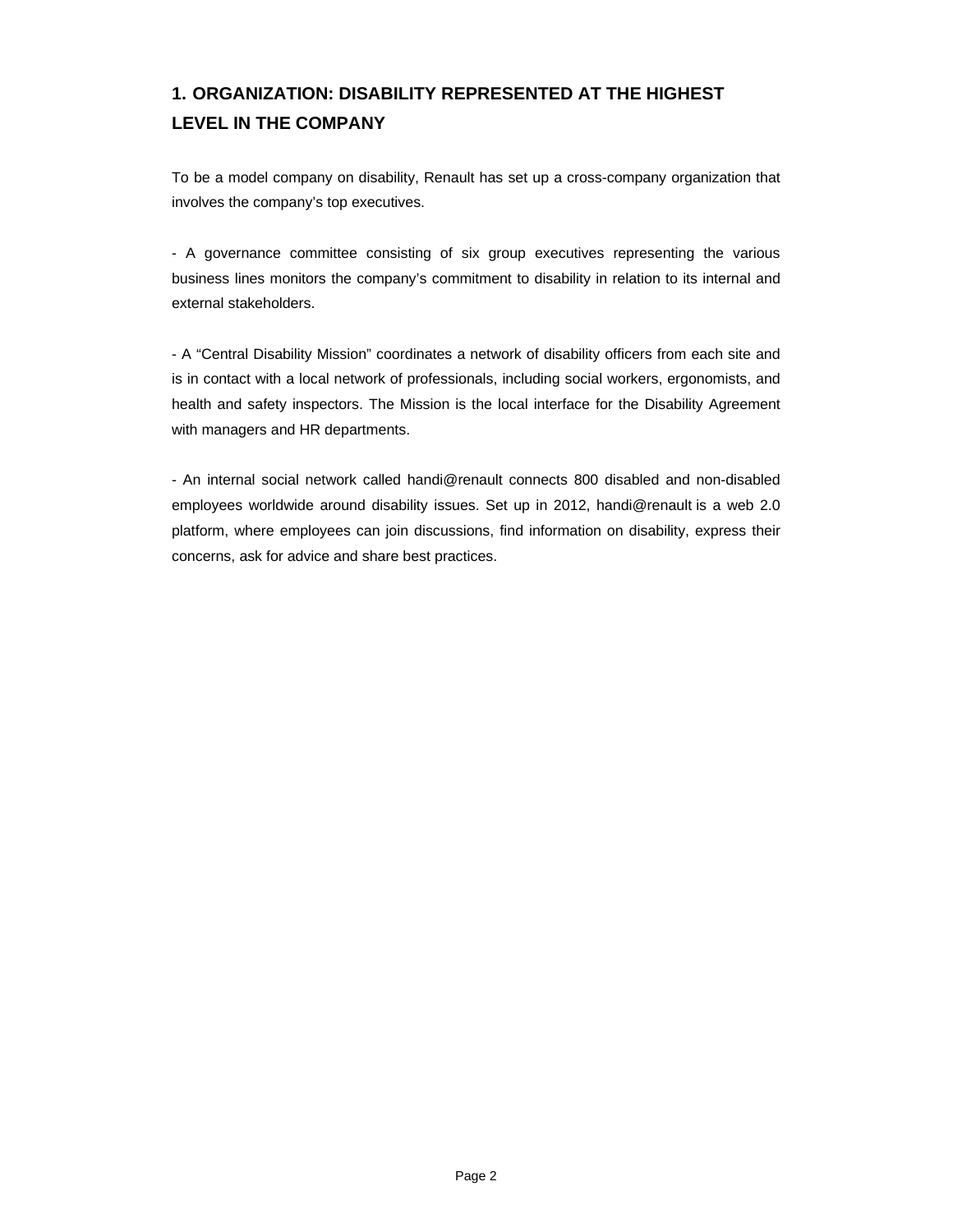# **2. HUMAN RESOURCES: ACCESS TO EMPLOYMENT AND OCCUPATIONAL SUPPORT**

In France, Renault s.a.s.'s Disability Agreement contains a wide range of measures on integrating and maintaining disabled people in employment, providing financial aid and making everyday life easier. Similar measures exist in the other countries where the group operates, adapted to local legislation.

Renault s.a.s. Disability Agreement

### **1. EMPLOYMENT**

**Integration**: Despite a difficult economic context, Renault s.a.s. runs specific actions to integrate disabled people. Renault is increasing its participation in employment forums and partnerships with organizations that promote training and workforce integration for disabled people, such as Tremplin ("education, disability and the private sector"), Salto ("jumping into industry") and Arpejeh ("supporting education for disabled students").

**Working conditions:** Depending on the nature of the disability and the job, Renault proposes different types of adaptations.

- At the manufacturing plants, the company consults ergonomists and uses an ergonomic analysis process that rates each job by posture and strain level. Applied at all of Renault's industrial plants worldwide, the process has since been emulated by other companies. Types of adaptations: variable-height assembly lines, anti-fatigue mats, and lifting aids.
- Renault also provides its disabled employees with technical aids. Types of adaptations: screen enlargement software for sight-impaired employees, and speech recognition, video remote interpreting (this service has about 20 regular users) and a relay service for deaf employees.
- Renault also proposes adapting work organization through remote working or adapted work hours. In 2012, for example, 131 remote working contracts were signed, 93 of them for employees of the Technocentre.
- In 2012 Renault asked volunteer employees to audit 14 sites in France. The company codeveloped a referencing tool for the audit with a specialized charity, Jaccede. Available on the handi@renault network, the resulting map enables disabled employees to plan ahead for accessibility problems when they have to travel.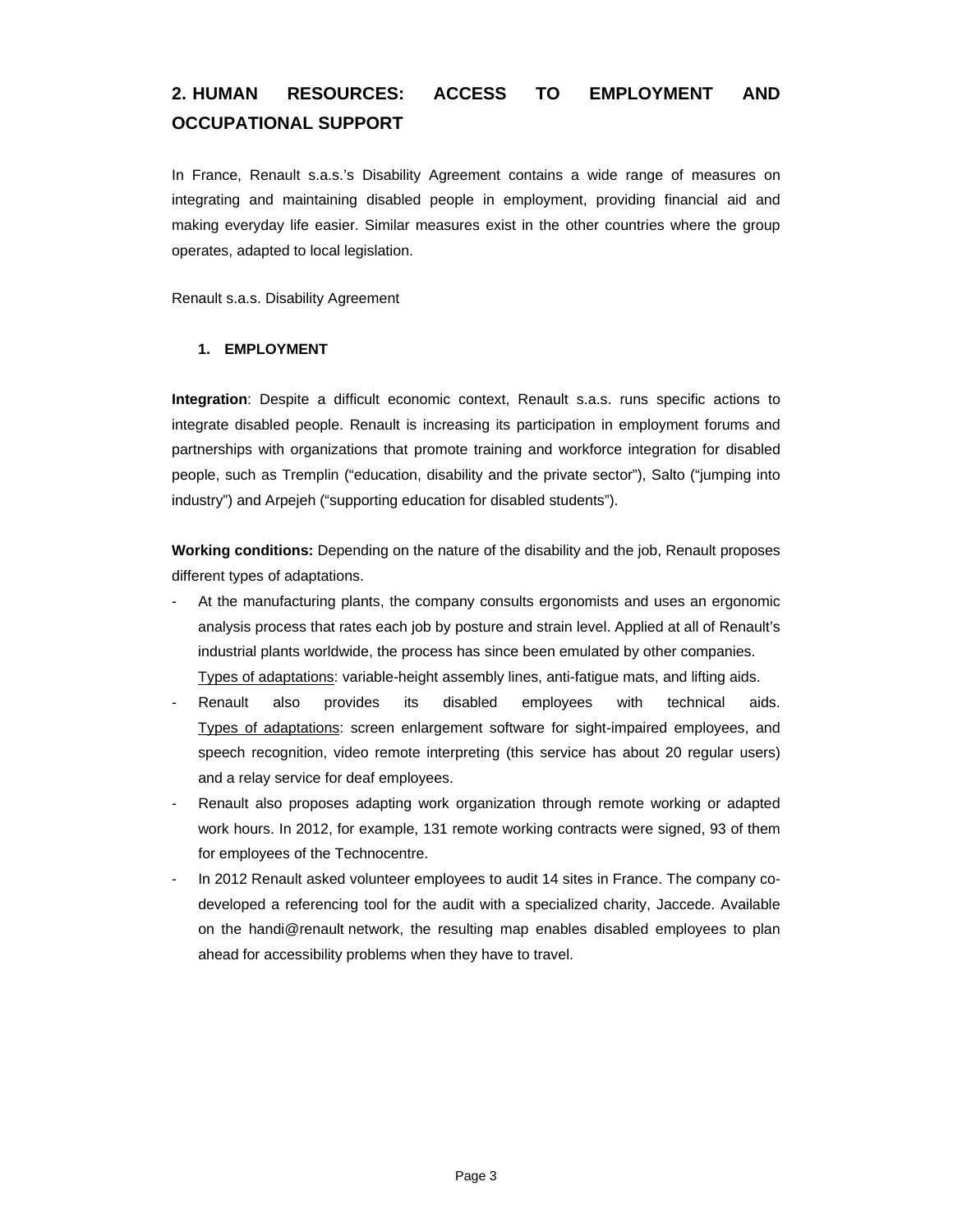### **2. FINANCIAL SUPPORT AND GRANTS**

In 2012, Renault awarded around 100 grants (excluding sales discounts) to Renault s.a.s. disabled employees and employees with a disabled spouse or child.

- Car: grant to adapt a vehicle (Renault covers 75% of the cost of the adaptation incurred by the beneficiary up to  $\epsilon$ 1,000) or to purchase an automatic gearbox;
- Home: up to €3,000 for adaptations;
- Equipment: up to €1,000 to purchase a special device or equipment;
- Education: for disabled children of employees, a bursary of up to  $\epsilon$ 1,500;
- Vacations: for disabled children of employees, up to  $\epsilon$ 1,000 to attend a special vacation camp or €750 to employ a carer during annual leave.

### **3. TRAINING AND AWARENESS-RAISING**

Renault continues to place special emphasis on training for managers and disabled employees.

- Specific training for working with deaf employees has been added to the training program. In 2012, 45 Renault s.a.s. employees received training in sign language.
- Since June 2013, the "Managing a disabled employee" course is an opportunity for managers to break down stereotyped views of disability, learn about different types of visible and invisible disabilities, and find out about the legislation and company policy. The training is co-run by the Handisport National Training Center under a partnership between Renault and the French Federation of Disabled Sport.
- Renault also coordinates a number of awareness-raising actions on disability.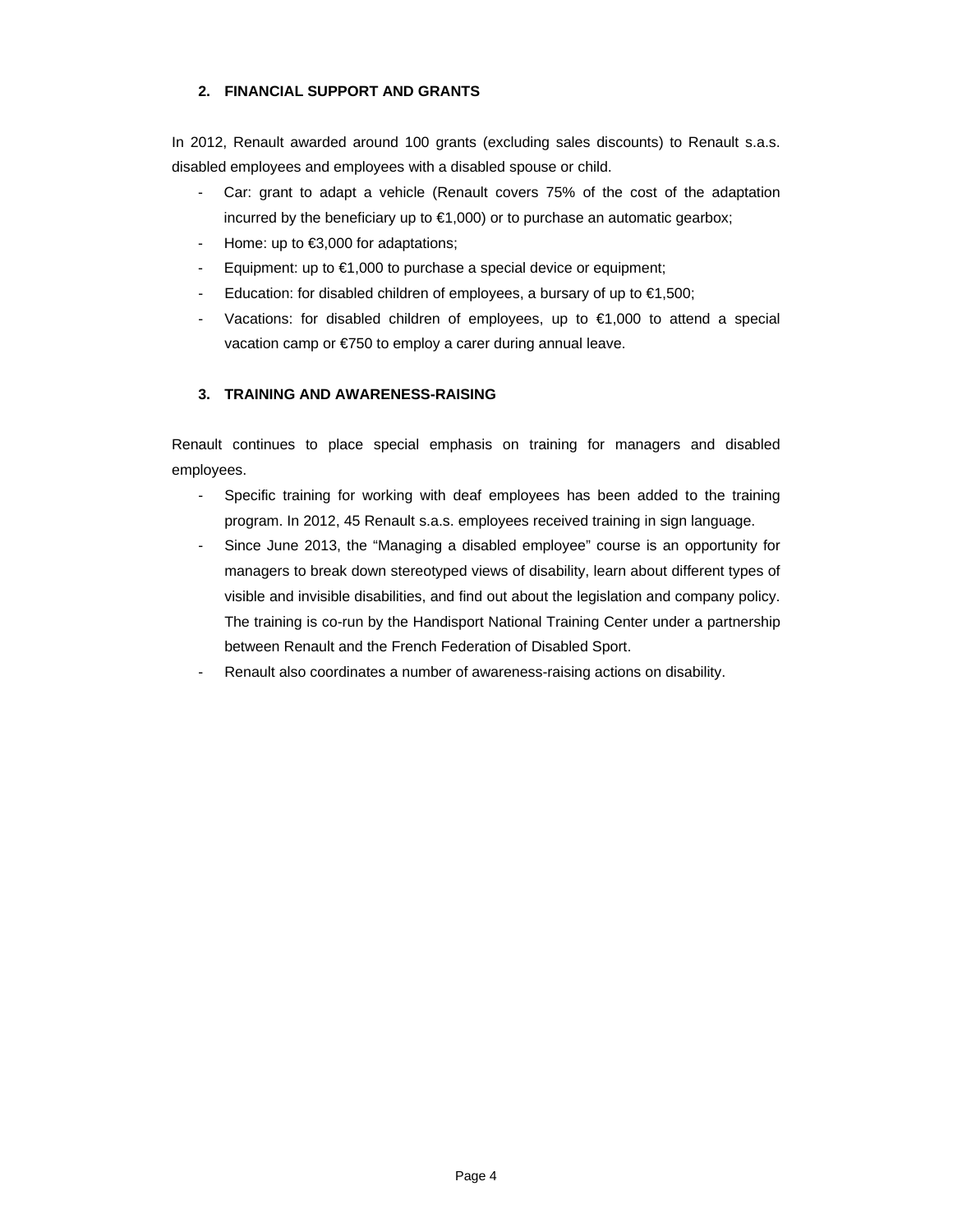## **3. CUSTOMERS: MEETING MOBILITY NEEDS WITH RENAULT TECH**

For more than 25 years, Renault has designed, manufactured and sold vehicles adapted to the transport of persons with reduced mobility (TPRM).

- **Specific engineering**: Renault Tech has an annual R&D budget of €1 million to develop innovative and ergonomic adaptations (Renault Tech recently applied for a patent for the ramp on Grand Kangoo that folds flat into the floor).
- **A dedicated plant**: all the adaptations are made at the Renault Tech site in Heudebouville, Normandy by a team of some 30 operators on three assembly lines. All the vehicles are checked when they roll off the assembly line.
- **A specialized sales force**: Renault Tech works with the Renault sales network and the workshops to organize quotes, test drives and vehicle displays, as well as provide after-sales assistance.
- **A range of five vehicles**: Renault Kangoo, Kangoo Ergoramp® (launched in 2013) and Dacia Dokker TPRM for retail customers, and Trafic and Master for business customers.
- **A range of transfer and driving aids:** transfer seats, accelerator and brake hand controls, multi-function remote control that integrates indicators, steering knobs, left foot accelerator, etc. These aids can be fitted on most Renault vehicles with an automatic gearbox.

With around 1,300 annual sales (of which 1,000 in France, for a 40% market share), Renault Tech is the European number-one in the transport of persons with reduced mobility. Kangoo is exported to 11 European countries (Belgium, Italy, Spain, Portugal, Romania, Austria, Slovenia, Switzerland, Germany, the Netherlands and Croatia) and since 2011 to Singapore and Hong Kong.

.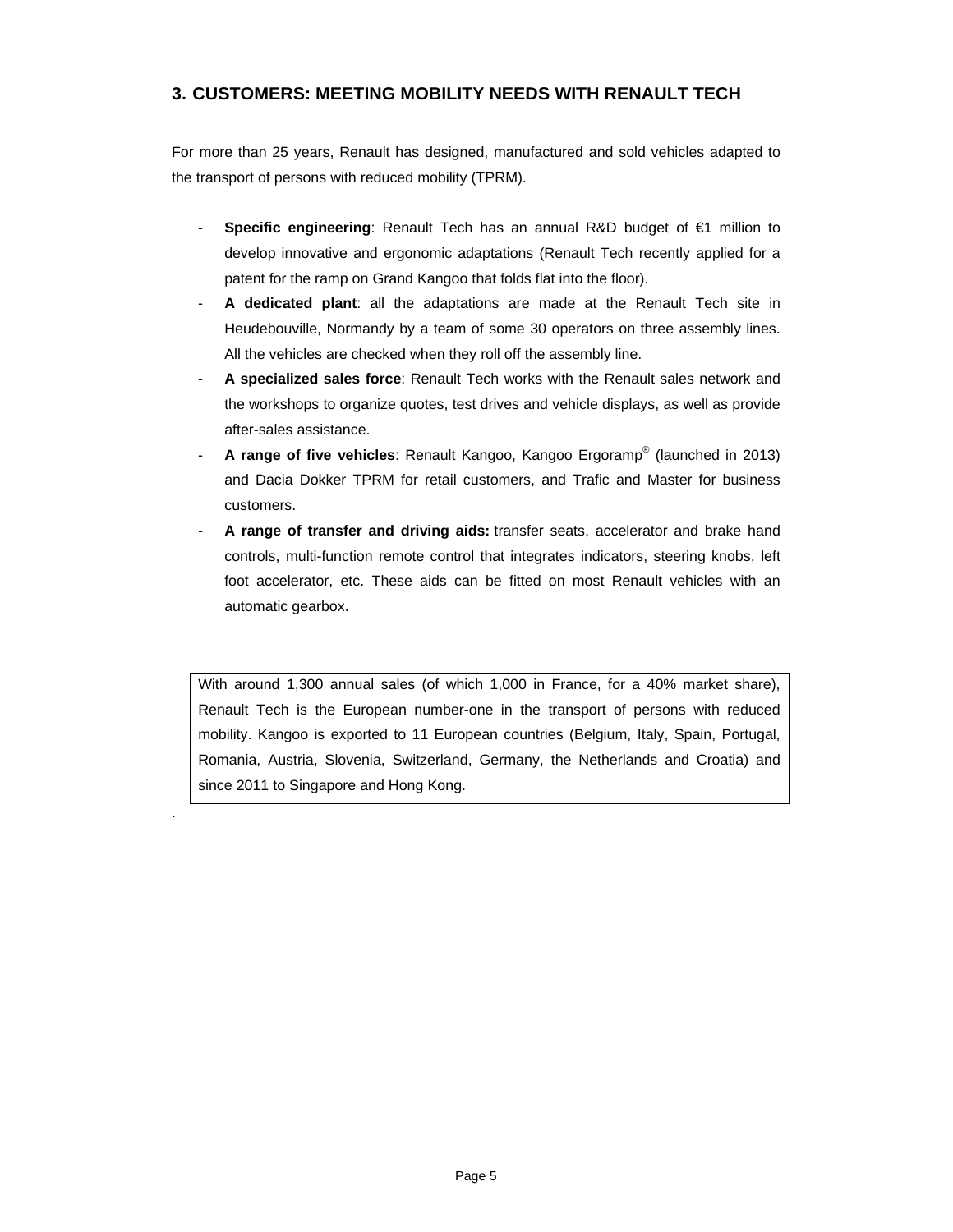## **4. SUPPLIERS: SUPPORTING THE DISABILITY EMPLOYMENT SECTOR**

Renault outsources some activities to work centers and social enterprises:

- Services: garden maintenance (Cergy, Cléon, Douai, Le Mans, Sandouville), printing and various office tasks (Douai, Guyancourt, group headquarters).
- Manufacturing: SLAMI-AMIPI, which employs people with intellectual disabilities, has handled assembly of some of the cabling of Clio for the past several years and will soon take care of some of the cabling for New Trafic at Sandouville.

At the beginning of 2013, an employee of Cotra, a social enterprise (ESAT), signed a service provision contract with Renault s.a.s. to work as a receptionist at the adapted vehicles showroom and information center at the Technocentre.

Since 2004 Renault has used CSR criteria in referencing and selecting its suppliers (environment, diversity, human rights and labor law, hygiene, health and safety, refusing child labor and forced labor). In 2010, the 8,000 suppliers of the Alliance received a CSR charter and Renault has invested in a system to monitor compliance with the charter worldwide by end-2013.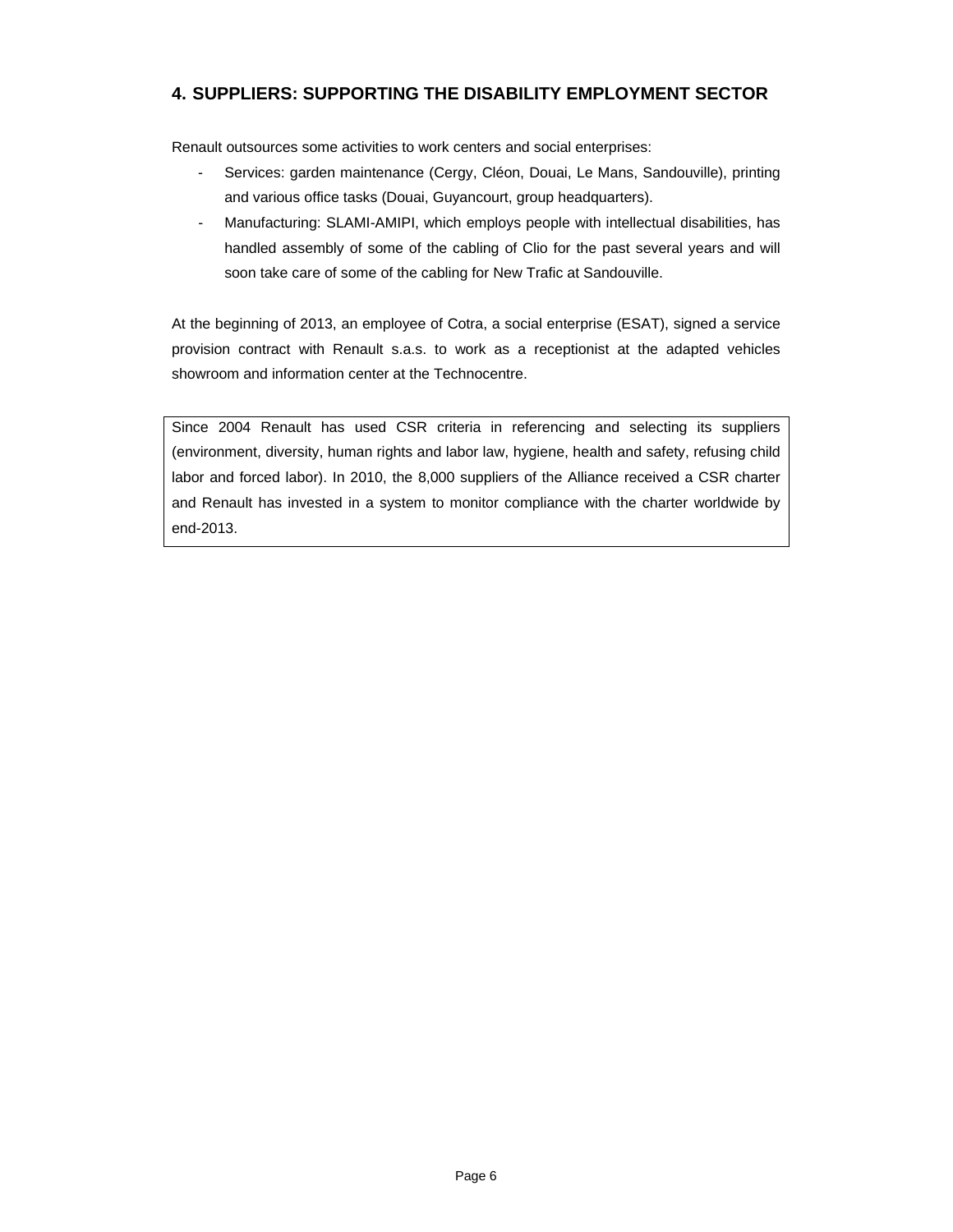## **5. PARTNERSHIPS WITH KEY DISABILITY ORGANIZATIONS**

Renault supports and works with around 20 organizations to co-develop adapted solutions for disabled people.



### **Handisport, French Federation of Disabled Sport: using sport to train**

### **and inform**

A partner for 16 years of Handisport, the French Federation of Disabled Sport, Renault provides financial support and lends cars on a permanent basis or for specific events. In return, FFH assists Renault with the "managing a disabled employee" training course (designed and run by disabled athletes) and with a series of events to raise awareness among group employees. Under this partnership, Renault officialized the creation of its Handisport Team at the IPC Athletics World Championships in July 2013. The team consists of three "ambassador athletes": Marie-Amélie Le Fur (athletics), Élodie Lorandi (swimming) and Alim Latrèche (fencing). Renault is supporting the athletes right up to the Rio Paralympics in 2016.

# Jaccede.com

### **Jaccede: accessibility to work premises**

In 2011, Renault Tech and Renault s.a.s. became partners of Jaccede, a charity that runs a collaborative directory that rates the accessibility of more than 26,000 locations in France and 7,000 abroad.

On the initiative of one of its employees, Renault organized an accessibility audit of the company's sites, in partnership with Jaccede. To perform the audit, the partners co-developed a specific referencing tool, with pathways and evaluation sheets. More than 50 volunteer employees audited 300 common areas – reception areas, amphitheaters, meeting rooms, lifts, doorways, parking lots, cafeterias, toilets, cloakrooms, etc. – at 1' of the company's sites. The accessibility audit of these premises has been posted on the internal Handi@Renault network.



### **Arpejeh: integration into the workforce**

Through its partnership with Arpejeh since 2011, Renault contributes to supporting young disabled people from secondary school through to higher education. Renault participates in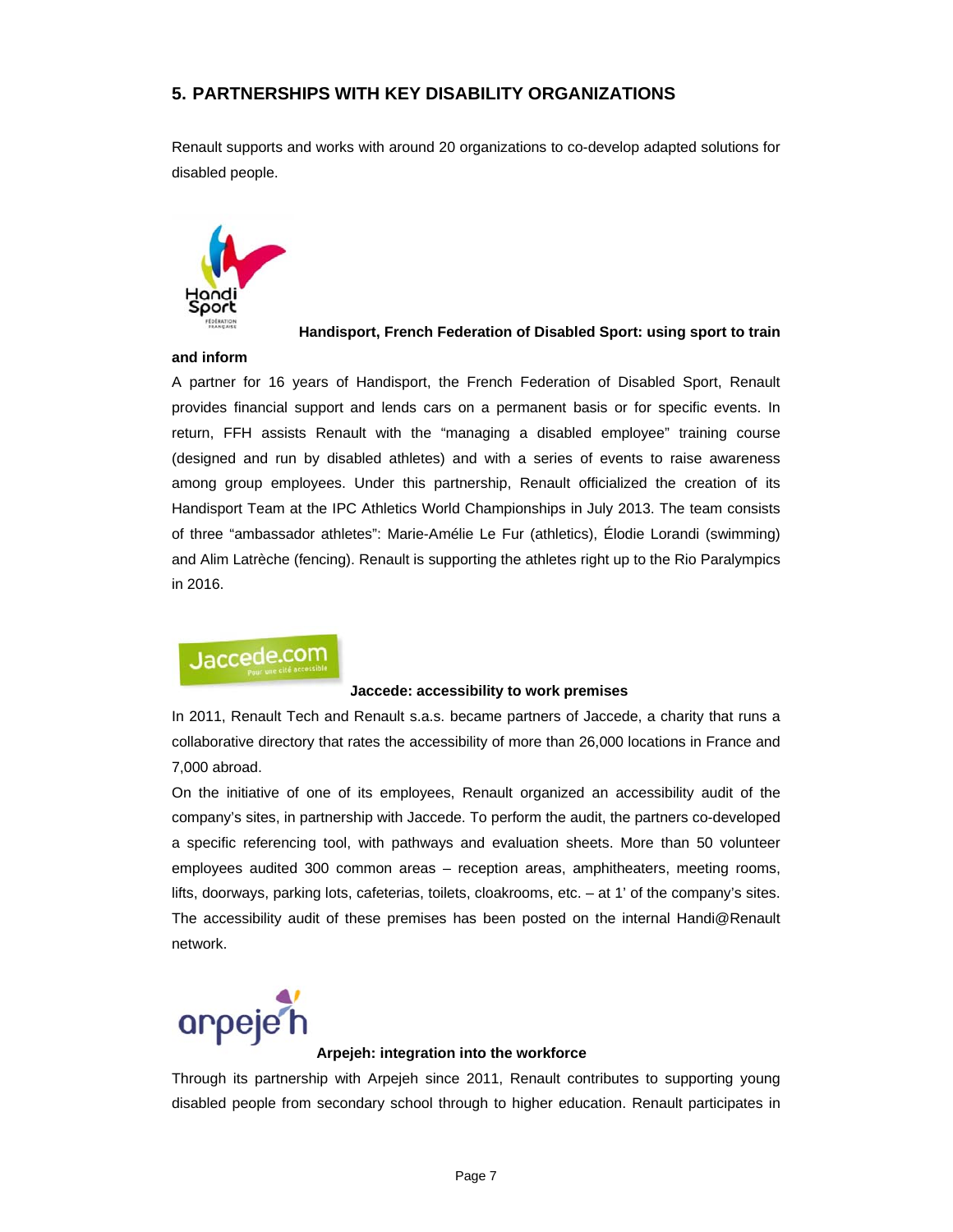"introduction to industry" workshops organized by Arpejeh in schools for around 150 students a year.

Renault s.a.s. employees have also introduced initiatives. Stade Parisien des Sourds was set up two years ago to facilitate volleyball for deaf people, while Cheval Bonheur gives disabled people, mainly children, an opportunity to develop a caring relationship with a horse.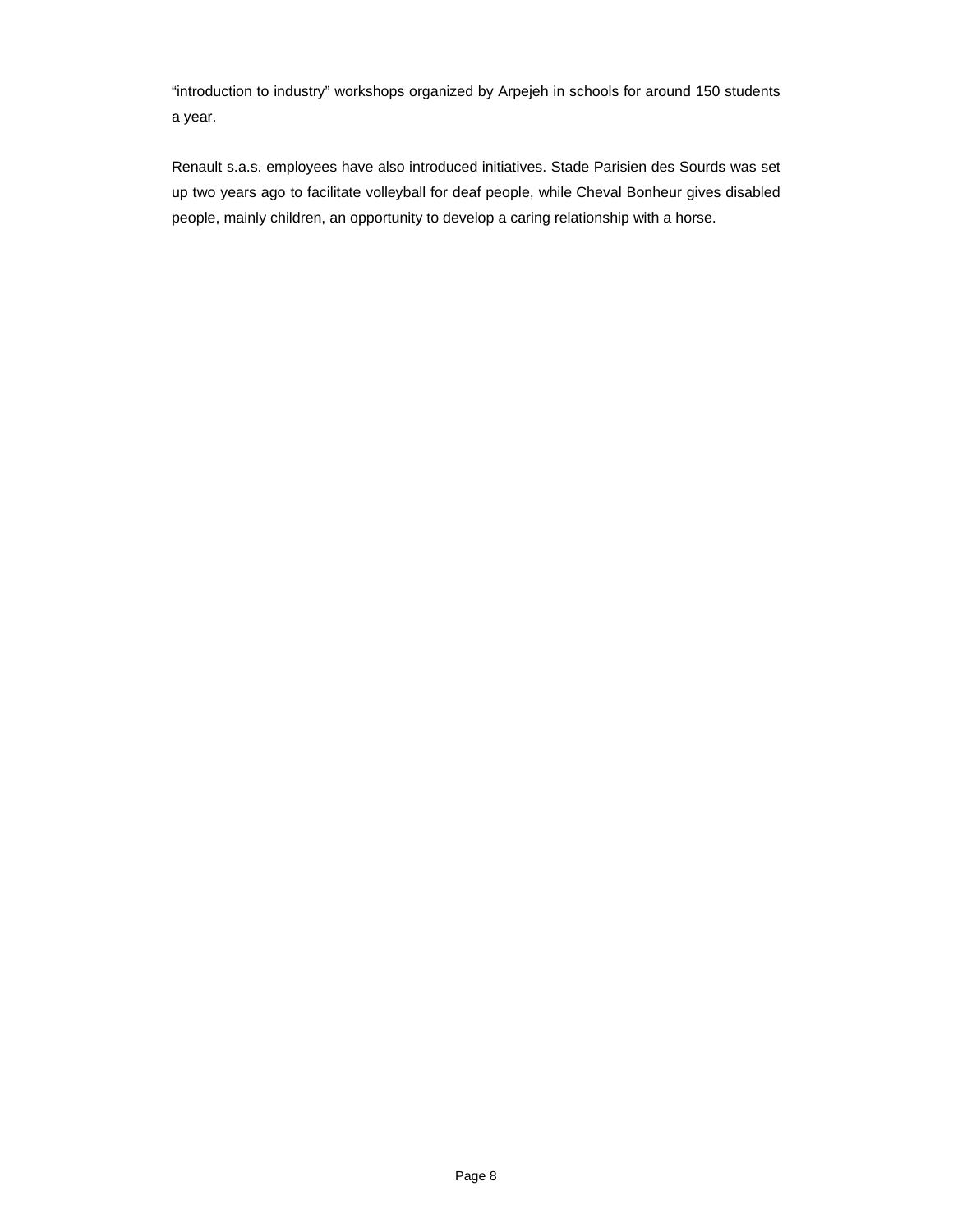## **6. BRAZIL AND SPAIN: TWO OTHER MODEL COUNTRIES**

### **Brazil**

- Training: sign language lessons are offered to managers and volunteer employees, and adapted Portuguese lessons to deaf people. More than 100 employees have already attended these training sessions since April 2013.

- Insertion: since 2005, Renault do Brasil and its institute have financially supported the notfor-profit training organization Universidade livre para a eficiência humana (UNILEHU) to help disabled people train and find employment.

- Sponsorship: Renault do Brasil encourages the growth of disabled sports and has sponsored the paralympic volleyball team since 2012.

### **Spain**:

- Working conditions: Renault España and all the trade unions signed an equality plan as part of the company's collective bargaining agreement. This led to the designation of around 30 parking spaces for employees with reduced mobility in front of the Renault sites in the second half of 2010.

- Adapted sector: Renault España has several contracts to purchase goods and services with work centers for the disabled, to supply work clothing, personal protective equipment, office supplies, and gardening and laundry services.

- Insertion: Renault España also works with the NGO AFANIAS to train and employ people with intellectual disabilities. The company has taken on three to five people a year since 2000, mainly as warehouse staff.